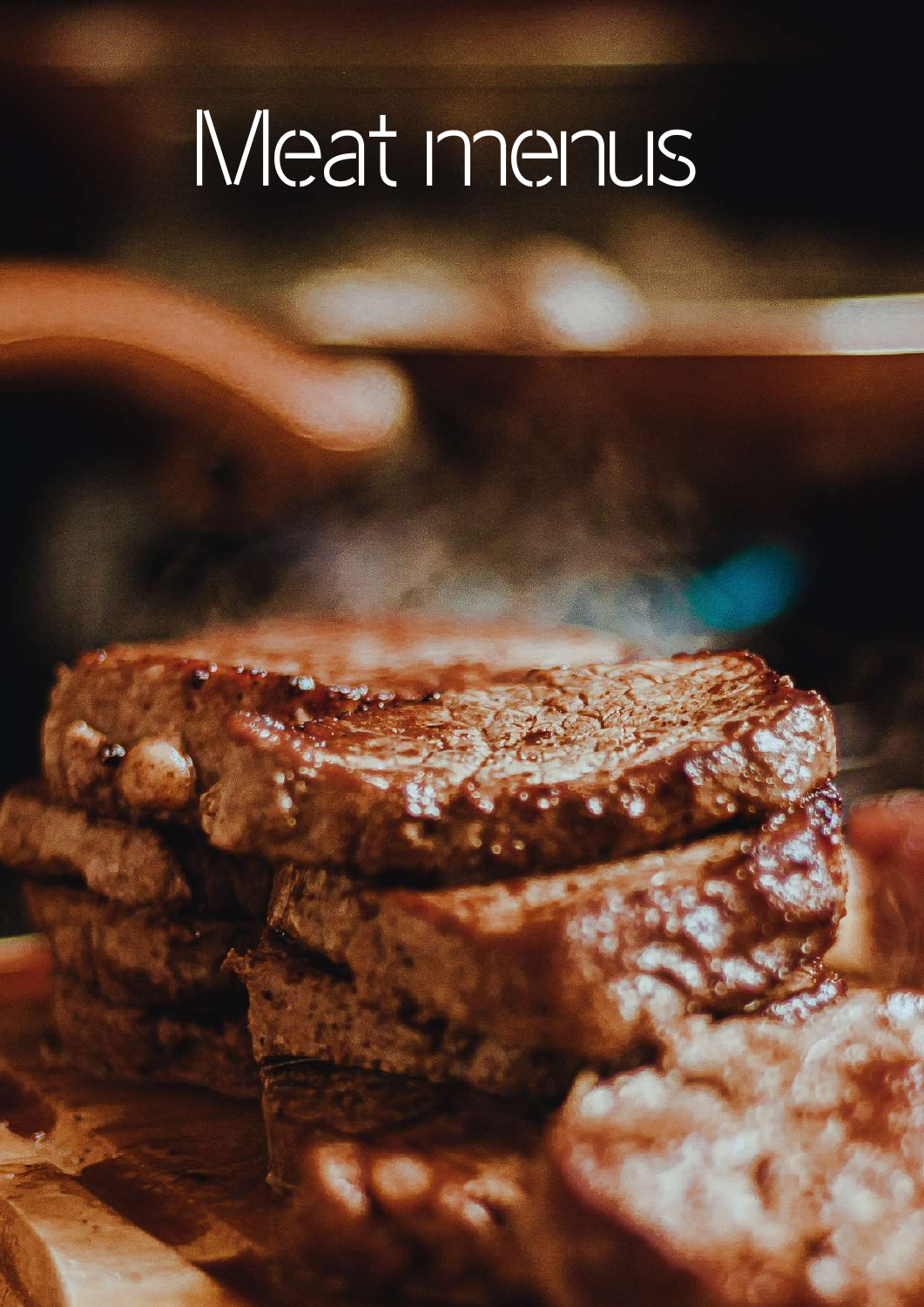

Smoked eggplant dip with feta cheese and sun-dried tomatoes from Santorini served on toasted wholegrain bread topped with Mykonian Louza ham

## **FIRST COURSE**

Baby zucchini with mizithra cheese and spicy paprika sauce with fresh mint

## **MAIN COURSE**

French cut lamb chops with pistachios crust, baked with apple geranium and lemon thyme. Served with fresh asparagus and orange sauce

# **DESSERT**

Orange pie with homemade mastica ice cream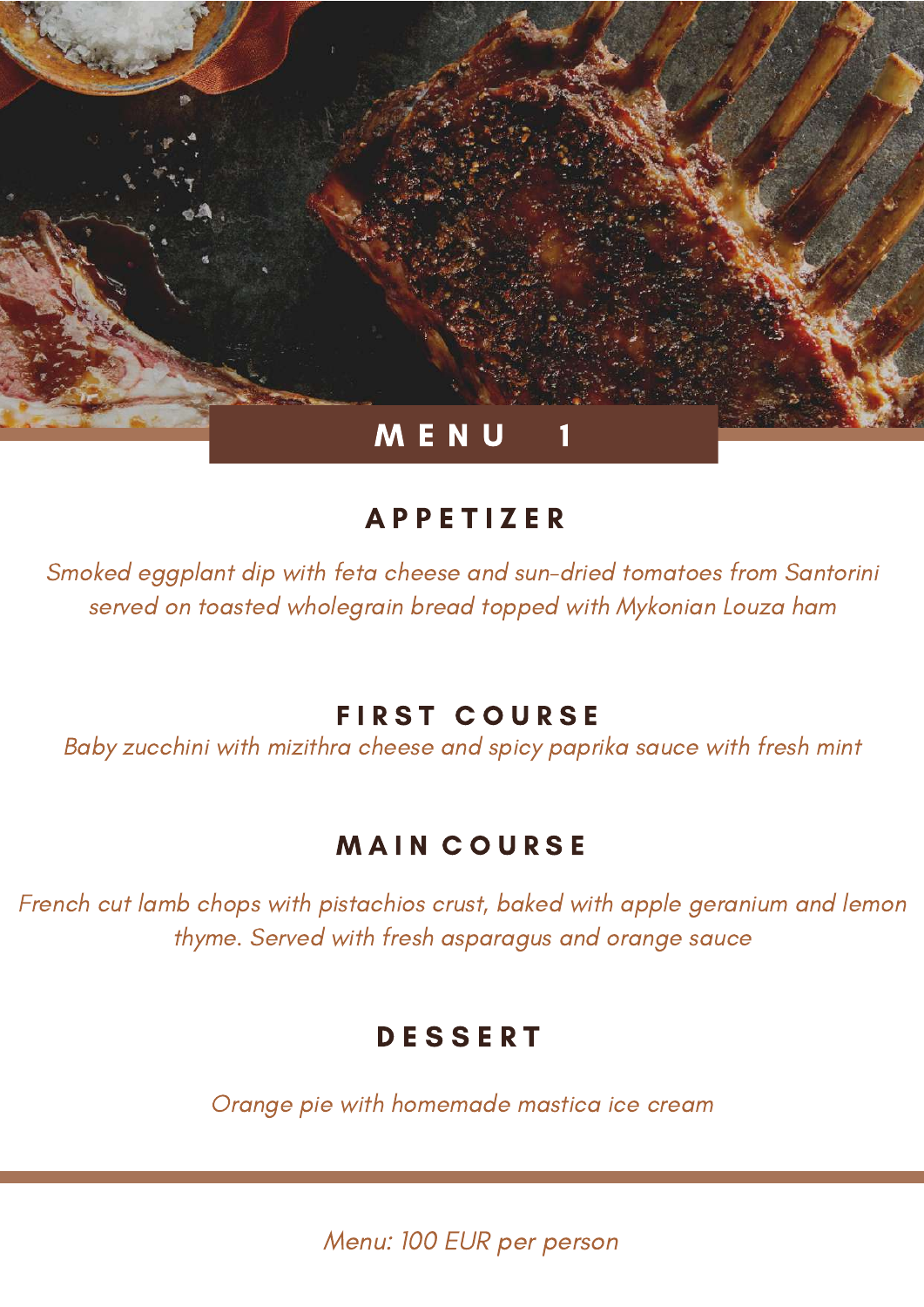

Fresh green mixed salad with sliced oranges served into a parmesan crust

# **FIRST COURSE**

Mille-feuille with sour cream cheese and Apaki Cretan ham served with sweet and spicy raspberries sauce

## **MAIN COURSE**

Black Angus tagliata with mashed potato scented by Mykonian herbs and Truffle

#### **DESSERT**

Oreo cake topped with white chocolate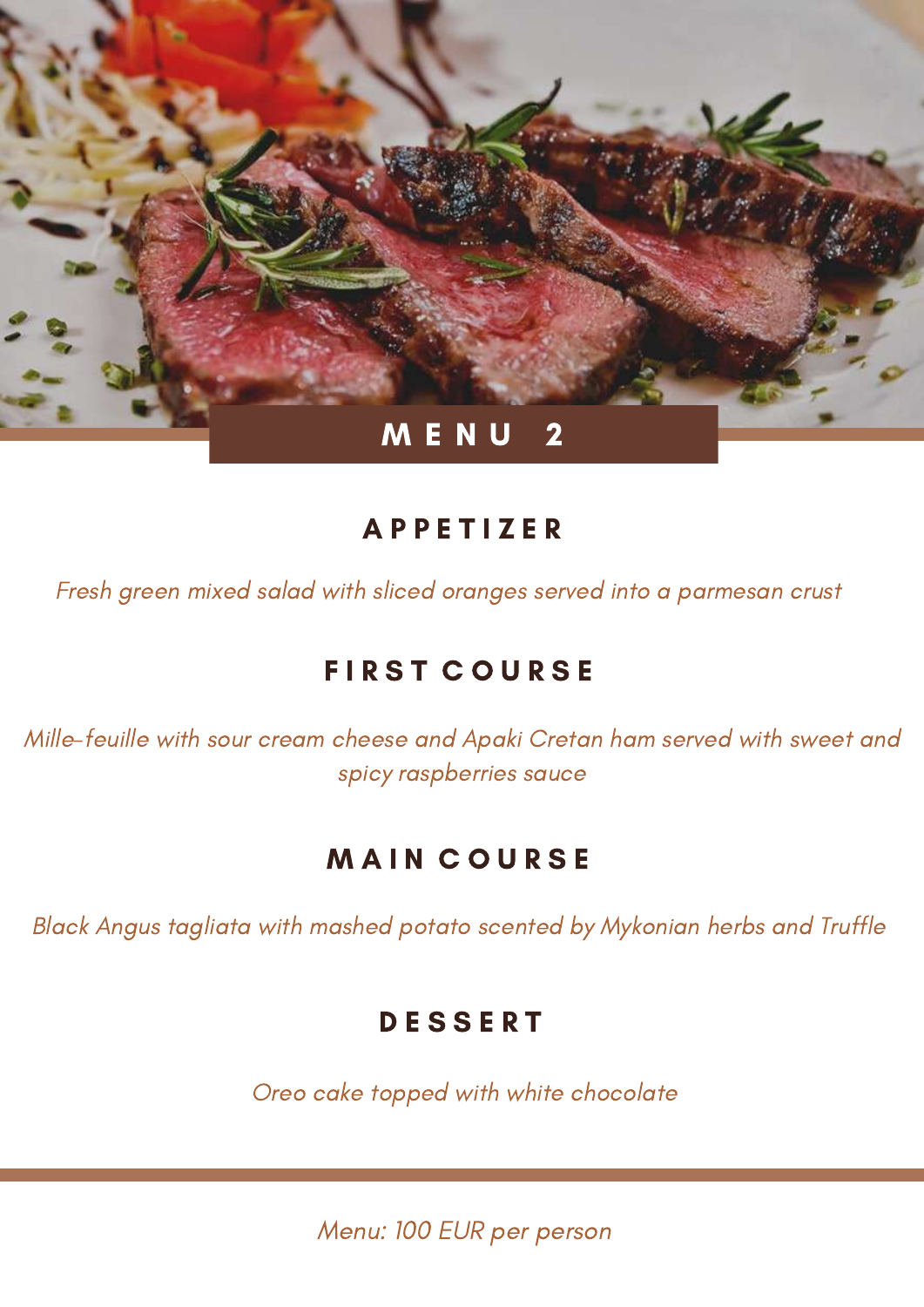

Bio cherry tomatoes with fresh onion, avocado and rusk topped with Mykonian xinotiri cheese

# **FIRST COURSE**

Zucchini rolls with mixed cretan cheese and aromatic basil topped with Cretan virgin olive oil

## **MAIN COURSE**

Fresh Mykonian rabbit slowly cooked with brown beer in a ceramic pot served with rustic potatoes and fresh rosemary

## **DESSERT**

Homemade banoffee served with seasonal fresh fruits

Menu: 95 EUR per person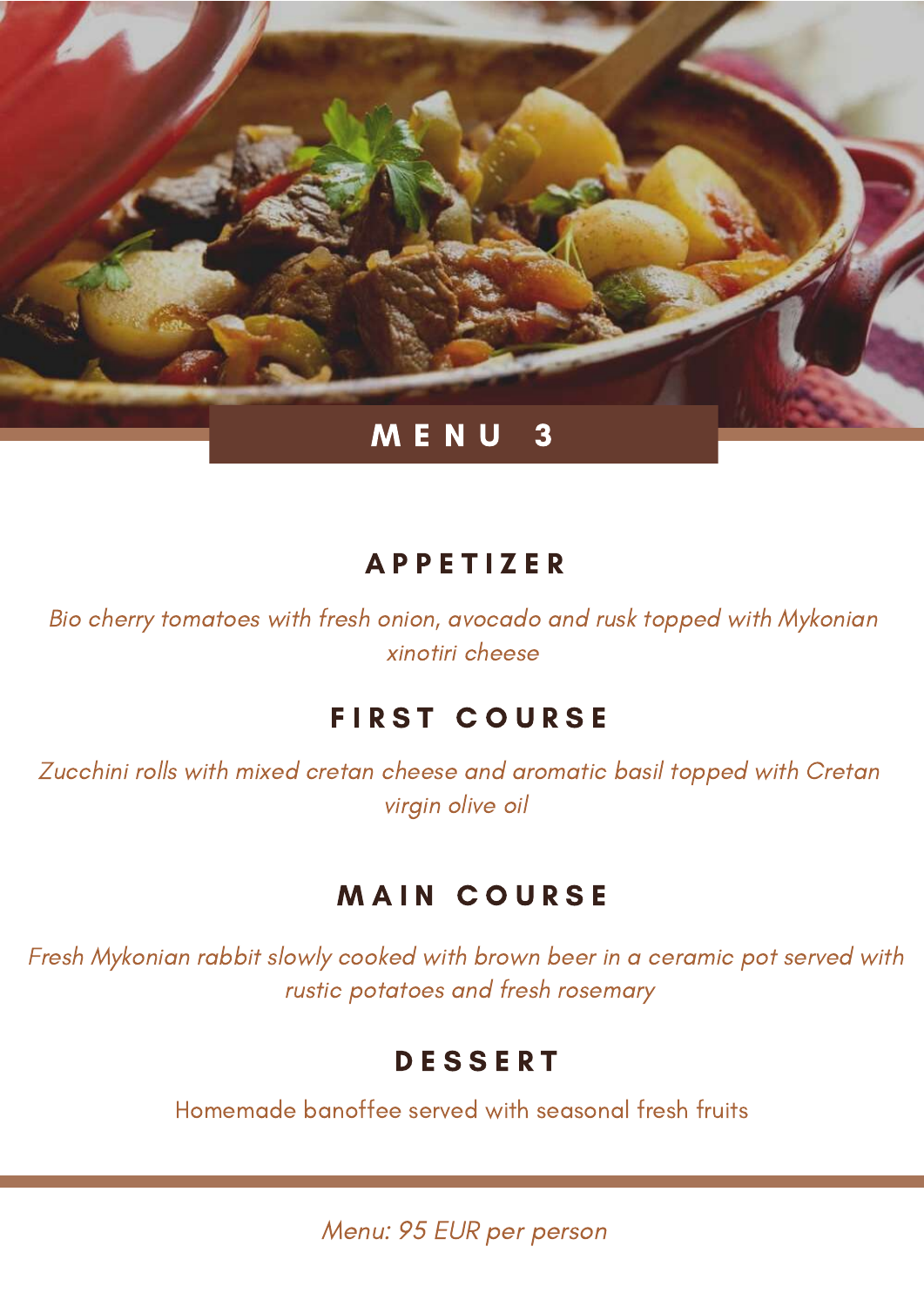

Gold soup with yogurt and cucumber

# FIRST COURSE

Black Angus beef tartare with truffle oil

# **MAIN COURSE**

Uruguay Picanha with asparagus

# **DESSERT**

Coconut sorbet with fresh season fruits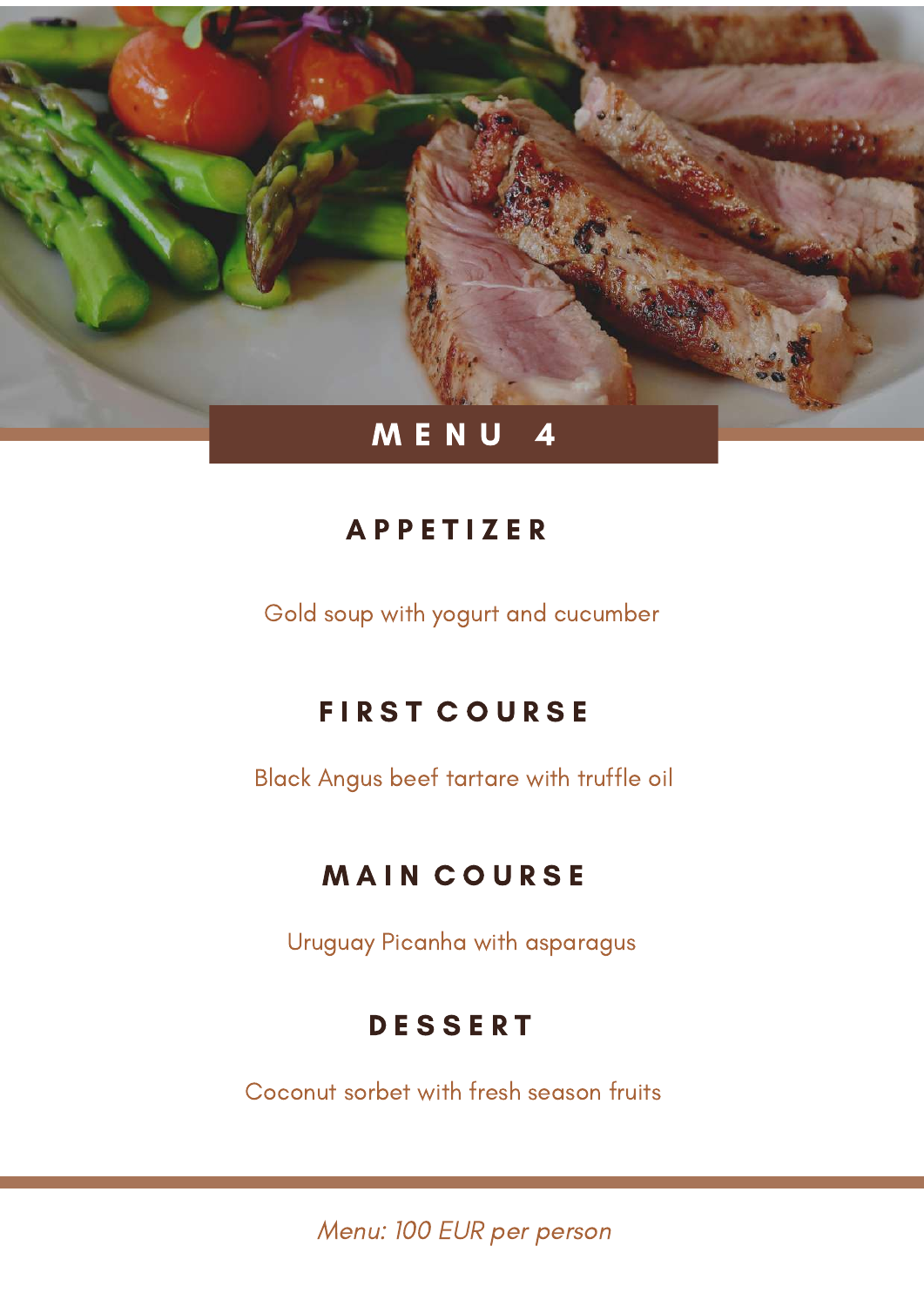

Mixed green salad with Mykonian louza

# **FIRST COURSE**

Mashed celery roots with asparagus

# **MAIN COURSE**

Tomahawk steak with barbecue sauce and country potatoes

# **DESSERT**

Mixed fruit salad with ice cream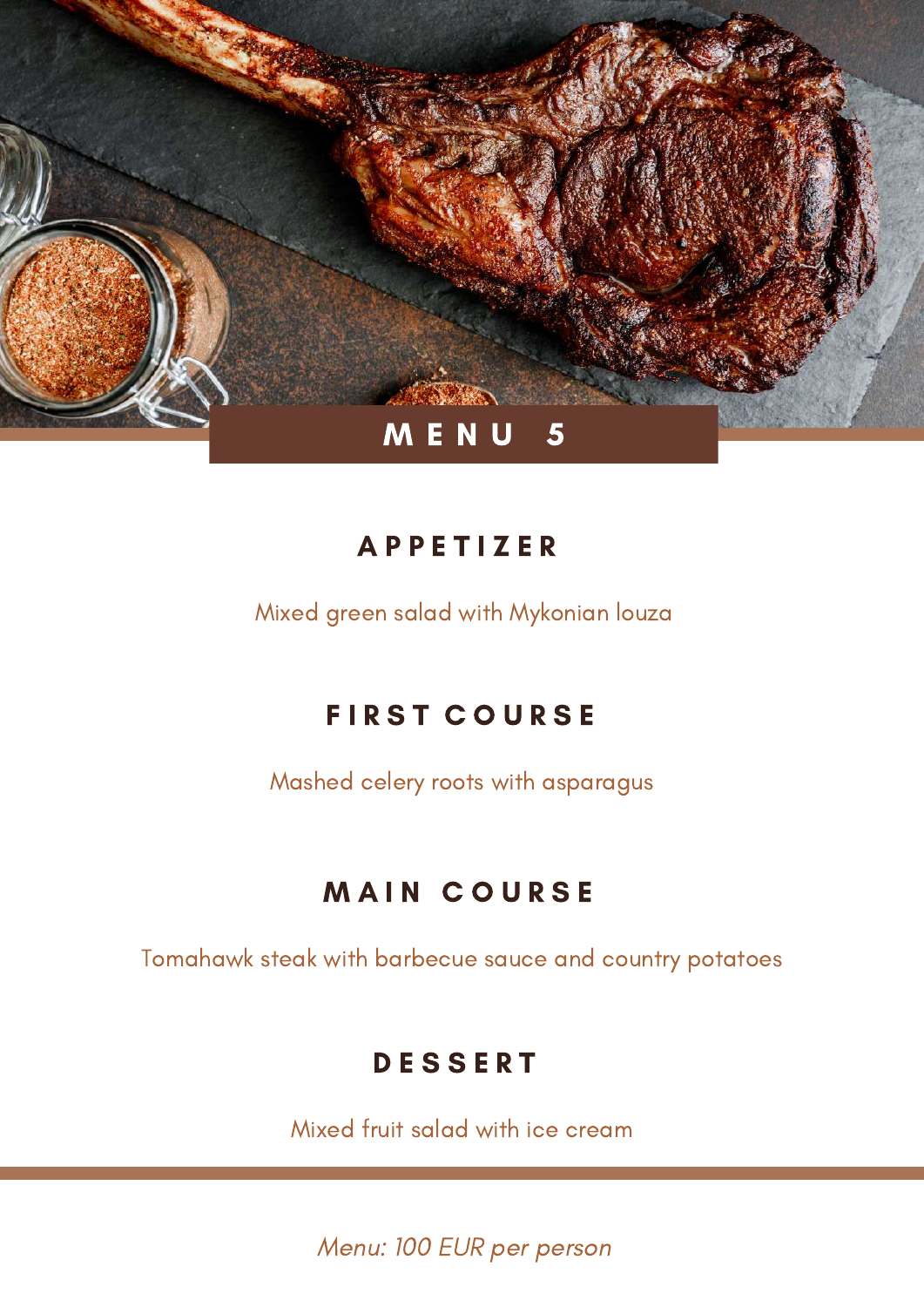

Beef carpaccio with truffle oil

# **FIRST COURSE**

Artichokes fricassee with lemon sauce

# **MAIN COURSE**

Tournedos Rossini with madeira sauce and roasted vegetables

# **DESSERT**

Pistachio mille-feuille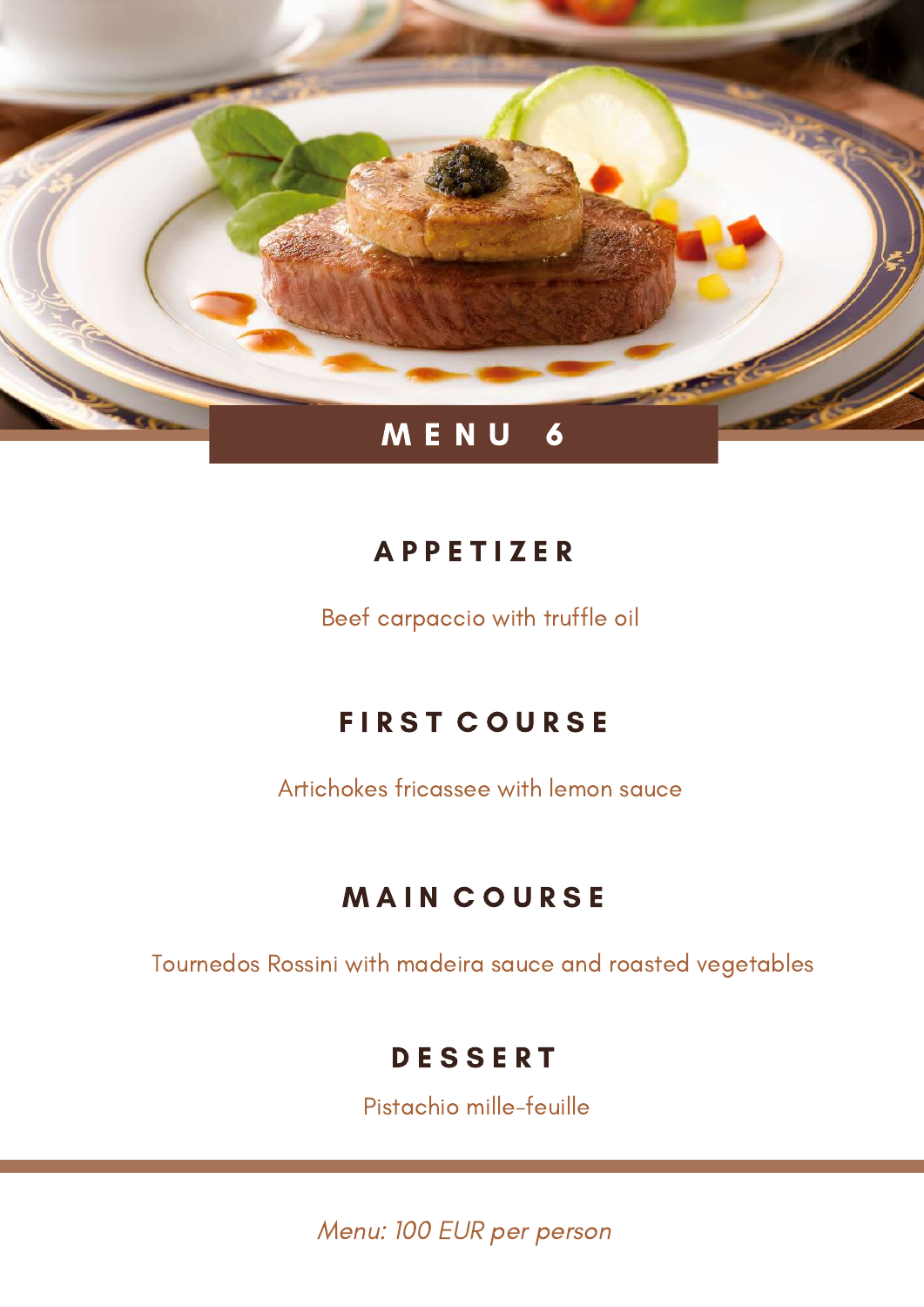

Baby rocket salad with sun-dried tomatoes and Cretan walnuts

# **FIRST COURSE**

Naxian saganaki cheese with raspberries sauce

## **MAIN COURSE**

Rooster cooked in wine with homemade Cretan pasta

#### **DESSERT**

Fresh fruit salad with mango sorbet

Menu: 85 EUR per person